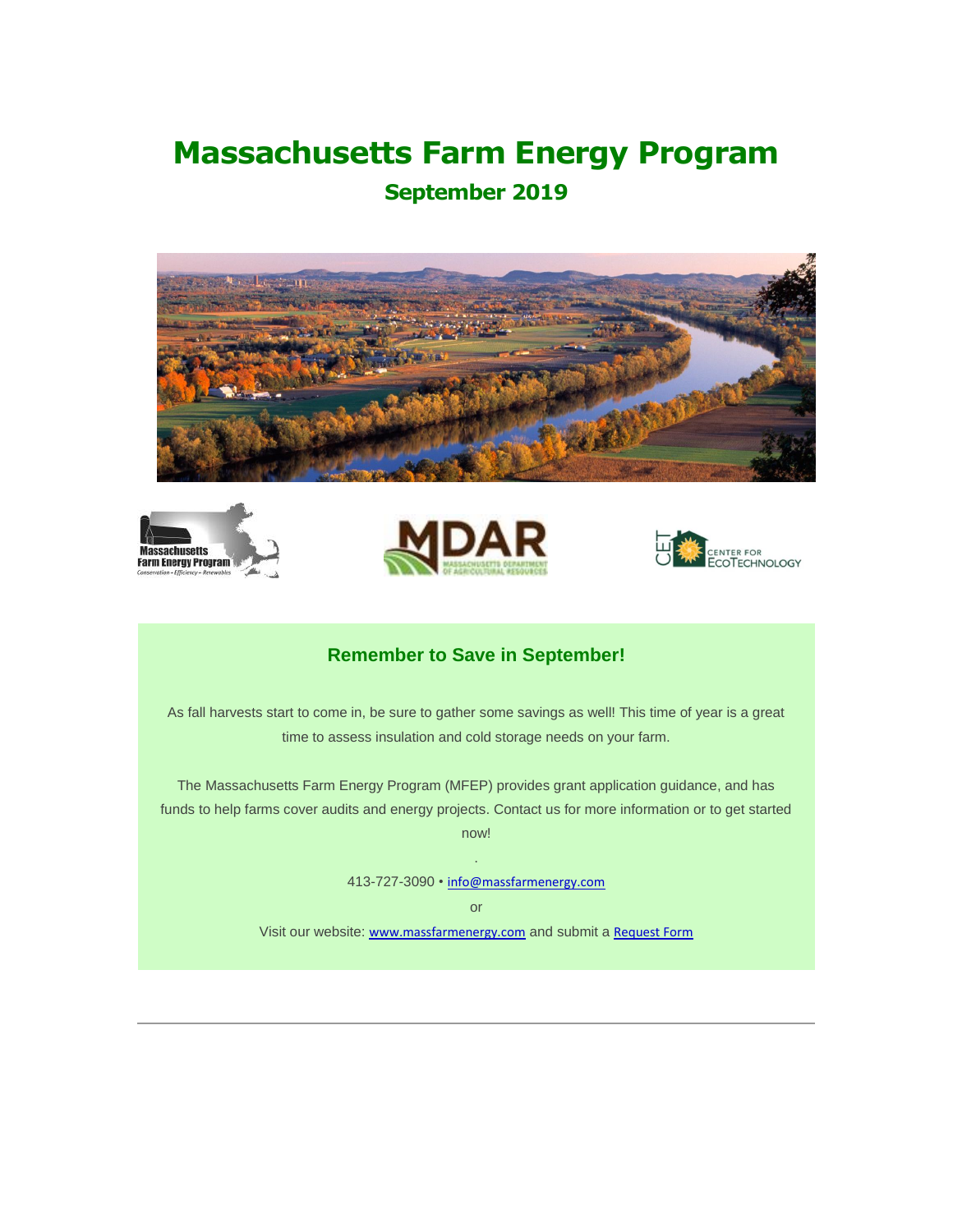

Ground mounted solar array at Ivory Silo Farm in Westport. Keep reading below for more details about this renewable energy project!

## **News & Events**

#### **MFEP REAP Grant Webinar Recording**

If you weren't able to attend the Massachusetts Farm Energy Program's informational webinar on applying to REAP for the fall round, [you can watch a recording of it here](https://cetonline.us10.list-manage.com/track/click?u=85eb7551e62534efa817b59a1&id=ec26975047&e=58ab993242). If you would like a copy of the slides from this presentation, email [megan.denardo@cetonline.org.](mailto:megan.denardo@cetonline.org)

#### **CISA Event Calendar**

Community Involved in Sustaining Agriculture (CISA) has information about a plethora of exciting events and workshops happening in September and October on their website, including a Flavors of Fall market and a farm business planning course. For the full list and more details, [visit the CISA Events Calendar.](https://cetonline.us10.list-manage.com/track/click?u=85eb7551e62534efa817b59a1&id=a932ce9155&e=58ab993242)

#### **Call for Spotlights**

If you would like to see your farm featured in our newsletter, send us your pictures! We are especially interested in any projects you've done or actions you've taken to increase energy efficiency. Pictures can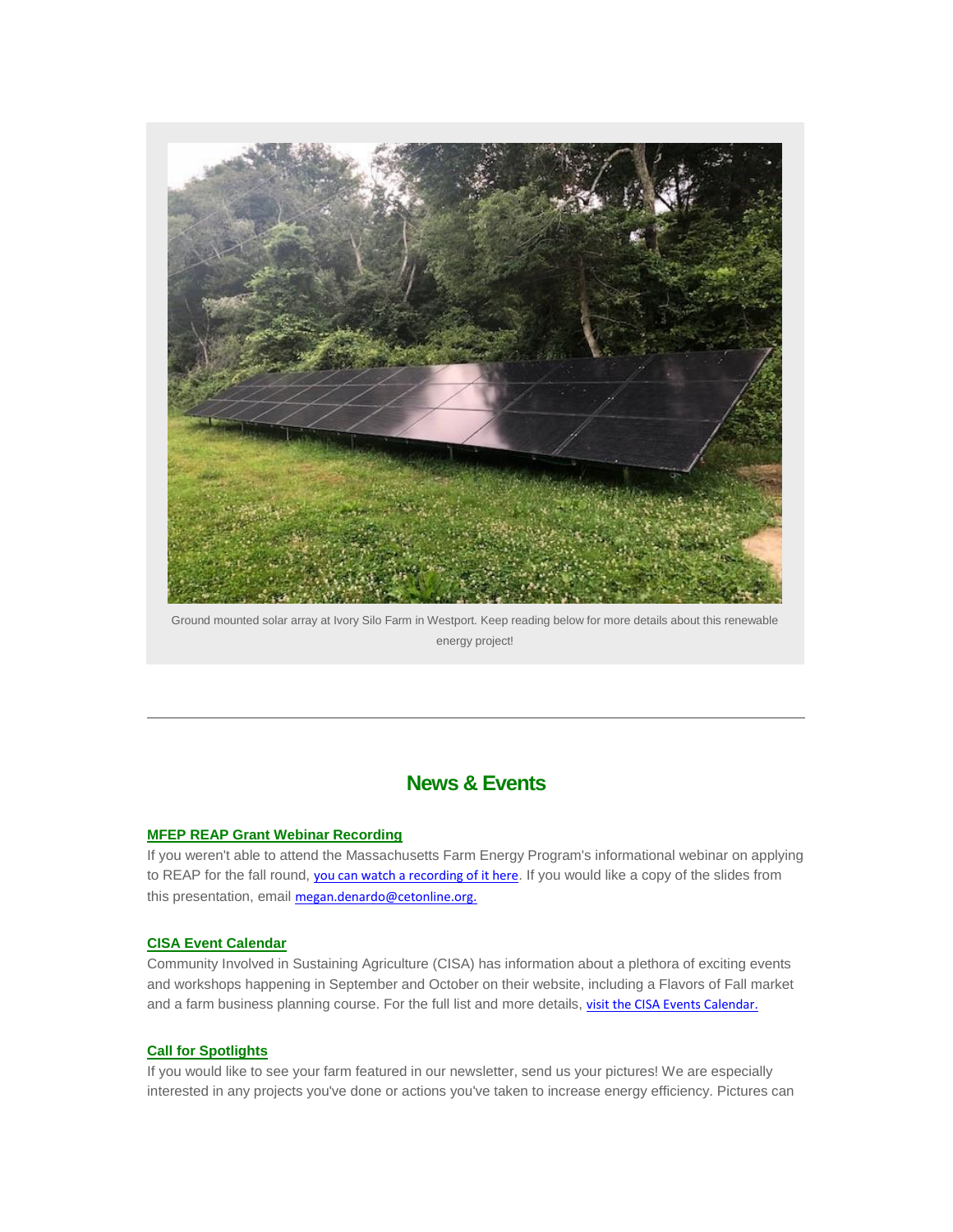be sent to [megan.denardo@cetonline.org](mailto:megan.denardo@cetonline.org). Show other farmers across Massachusetts what you're doing to save energy, and help inspire others to do the same.

## **Grant Information & Deadlines**

#### **Rural Energy For America Program (REAP)**

The next REAP deadline for renewable energy & energy efficiency grants and loan guarantees is **October 31, 2019.** This round is restricted to projects costing \$80,000 or less. For more information on applying, [click here.](https://cetonline.us10.list-manage.com/track/click?u=85eb7551e62534efa817b59a1&id=ff8a56817f&e=58ab993242) If you have questions about the REAP grant, email the Massachusetts Farm Energy Program at [info@massfarmenergy.com.](mailto:info@massfarmenergy.com)

#### **Massachusetts Department of Agricultural Resources Grants**

The application period for [MDAR's](https://cetonline.us10.list-manage.com/track/click?u=85eb7551e62534efa817b59a1&id=d48897418f&e=58ab993242) [Agricultural Climate Resiliency & Efficiencies \(ACRE\)](https://cetonline.us10.list-manage.com/track/click?u=85eb7551e62534efa817b59a1&id=1f23b95f04&e=58ab993242) Program is now closed. If you are interested in applying for this grant in 2020, watch this space for more information.

#### **REAP Application Assistance**

Need help with your REAP application? The [Massachusetts Farm Energy Program](https://cetonline.us10.list-manage.com/track/click?u=85eb7551e62534efa817b59a1&id=c10067b2d5&e=58ab993242) is able to help farms prepare their REAP applications **at no cost**. REAP applications can be submitted any time, so [contact us now](https://cetonline.us10.list-manage.com/track/click?u=85eb7551e62534efa817b59a1&id=41fc72e767&e=58ab993242)!

**Spotlight On: Ivory Silo Farm**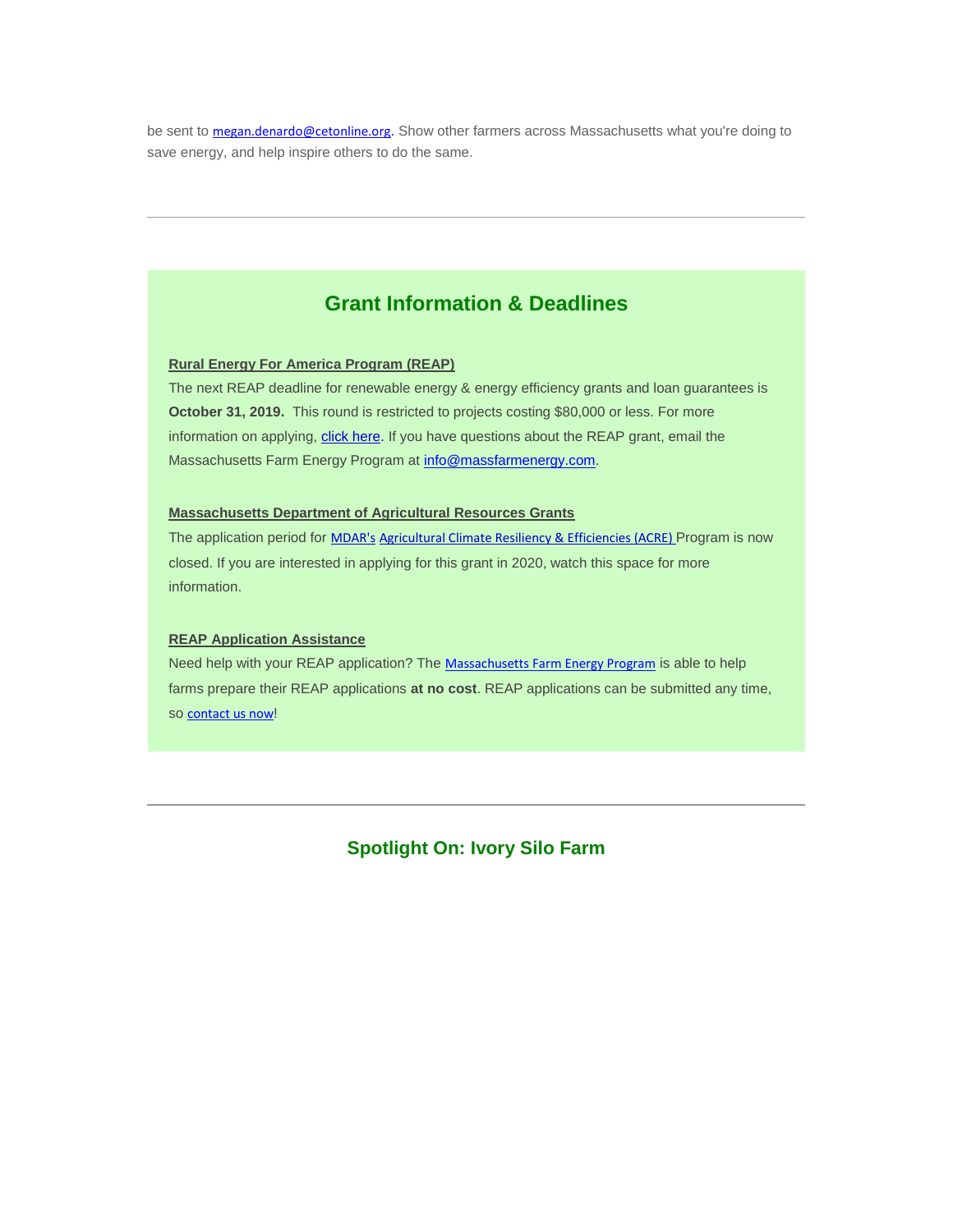

Ground mounted solar electric array at Ivory Silo Farm in Westport.

[Ivory Silo Farm](https://cetonline.us10.list-manage.com/track/click?u=85eb7551e62534efa817b59a1&id=c9ec505f87&e=58ab993242) in Westport is a diversified fruit, vegetable, herb, and flower farm that is environmentally minded. With the help of the Massachusetts Farm Energy Program (MFEP), Ivory Silo Farm was able to install a 10,500 kWh solar electric array to help offset their energy use. Each year, this array saves the farm more than \$2,100, and prevents over 7 tons of CO2 from going into the atmosphere.

With grant writing assistance from the Massachusetts Farm Energy Program, Ivory Silo Farm applied for and was awarded both the MDAR Ag Energy Grant and the USDA REAP grant. Together, this funding covered over 60% of the total project cost. The farm also utilized MFEP's audit funding to have a comprehensive audit done on their business to help them maximize energy efficiency.

If you are interested in installing solar, applying for a grant, or having an audit, contact the Massachusetts Farm Energy Program at 413-727-3090, o[r info@massfarmenergy.com.](mailto:info@massfarmenergy.com) We are happy to help!